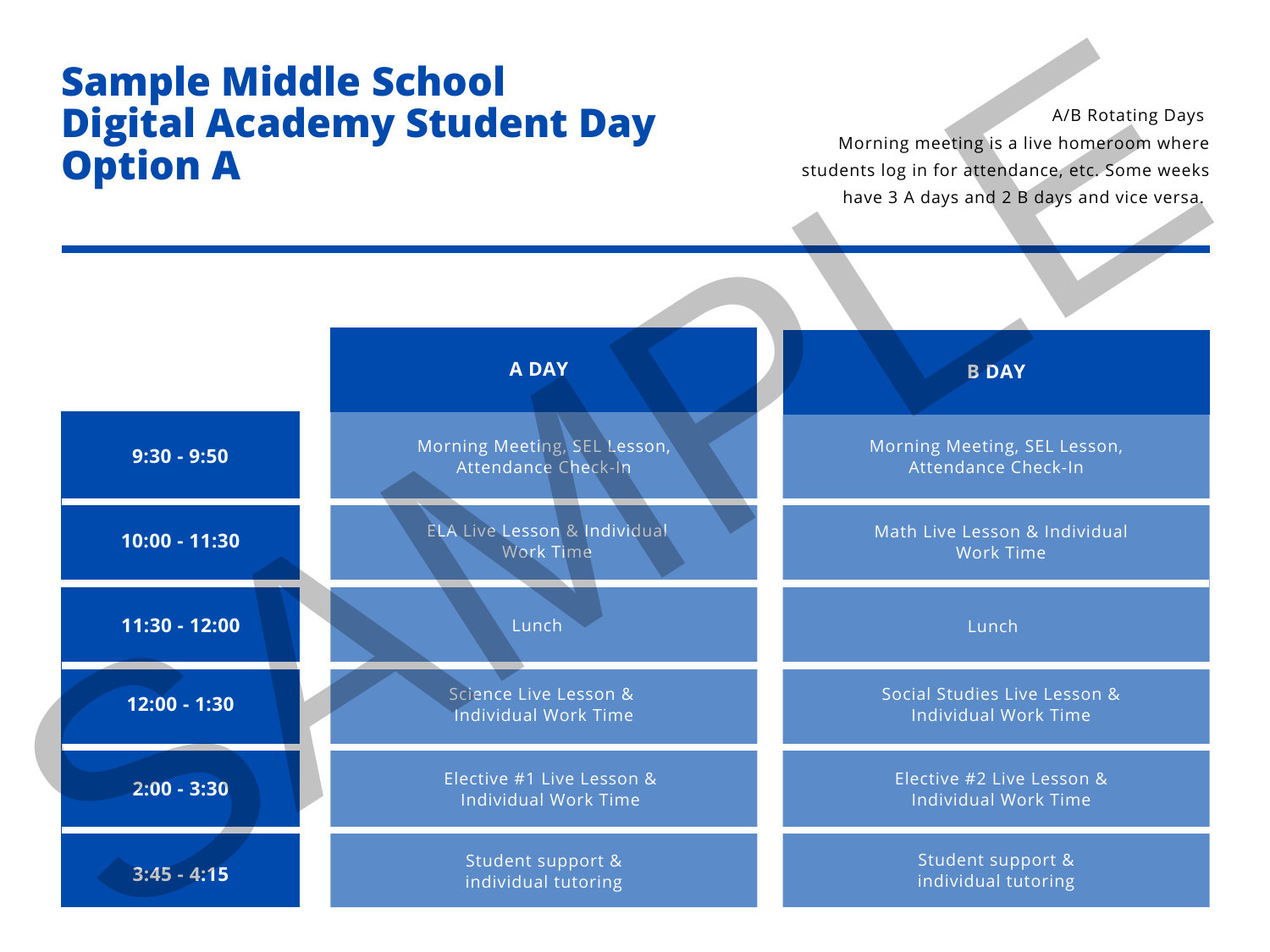## **Sample Middle School Digital Academy Student Day** Two Days of Lessons per subject &<br>Friday Work Completion/Enrichment & Remediation Day

| <b>Sample Middle School</b><br><b>Digital Academy Student Day</b><br><b>Option B</b> |                 |                                                      |                                                                | Two Days of Lessons per subject &<br>Friday Work Completion/Enrichment & Remediation Day |                                                          |  |
|--------------------------------------------------------------------------------------|-----------------|------------------------------------------------------|----------------------------------------------------------------|------------------------------------------------------------------------------------------|----------------------------------------------------------|--|
|                                                                                      |                 | <b>MON/WED</b>                                       | <b>TUES/THUR</b>                                               |                                                                                          | <b>FRIDAY</b>                                            |  |
|                                                                                      | $9:30 - 9:50$   | Morning Meeting &<br>Attendance Check-In             | Morning Meeting &<br>Attendance Check-In                       | $9:30 - 9:50$                                                                            | Morning Meeting &<br>Attendance Check-In                 |  |
|                                                                                      | $9:55 - 11:35$  | ELA Live Lesson &<br><b>Individual Work Time</b>     | Math Live Lesson &<br><b>Individual Work Time</b>              | 10:00-10:50                                                                              | <b>ELA Support</b><br>Lesson/Enrichment &<br>Remediation |  |
|                                                                                      | $11:25 - 12:00$ | Lunch                                                | Lunch                                                          | $11:00 - 11:50$                                                                          | <b>ELA Support</b><br>Lesson/Enrichment &<br>Remediation |  |
|                                                                                      | $12:10 - 1:50$  | Science Live Lesson &<br><b>Individual Work Time</b> | <b>Social Studies Live</b><br>Lesson & Individual Work<br>Time | $11:50 - 12:15$                                                                          | Lunch                                                    |  |
|                                                                                      | $2:00 - 3:40$   | Elective #1 Live Lesson<br>& Individual Work Time    | Elective #2 Live Lesson<br>& Individual Work Time              | $12:15 - 1:05$                                                                           | <b>ELA Support</b><br>Lesson/Enrichment &<br>Remediation |  |
|                                                                                      |                 |                                                      |                                                                | $1:15 - 2:05$                                                                            | <b>ELA Support</b><br>Lesson/Enrichment &<br>Remediation |  |